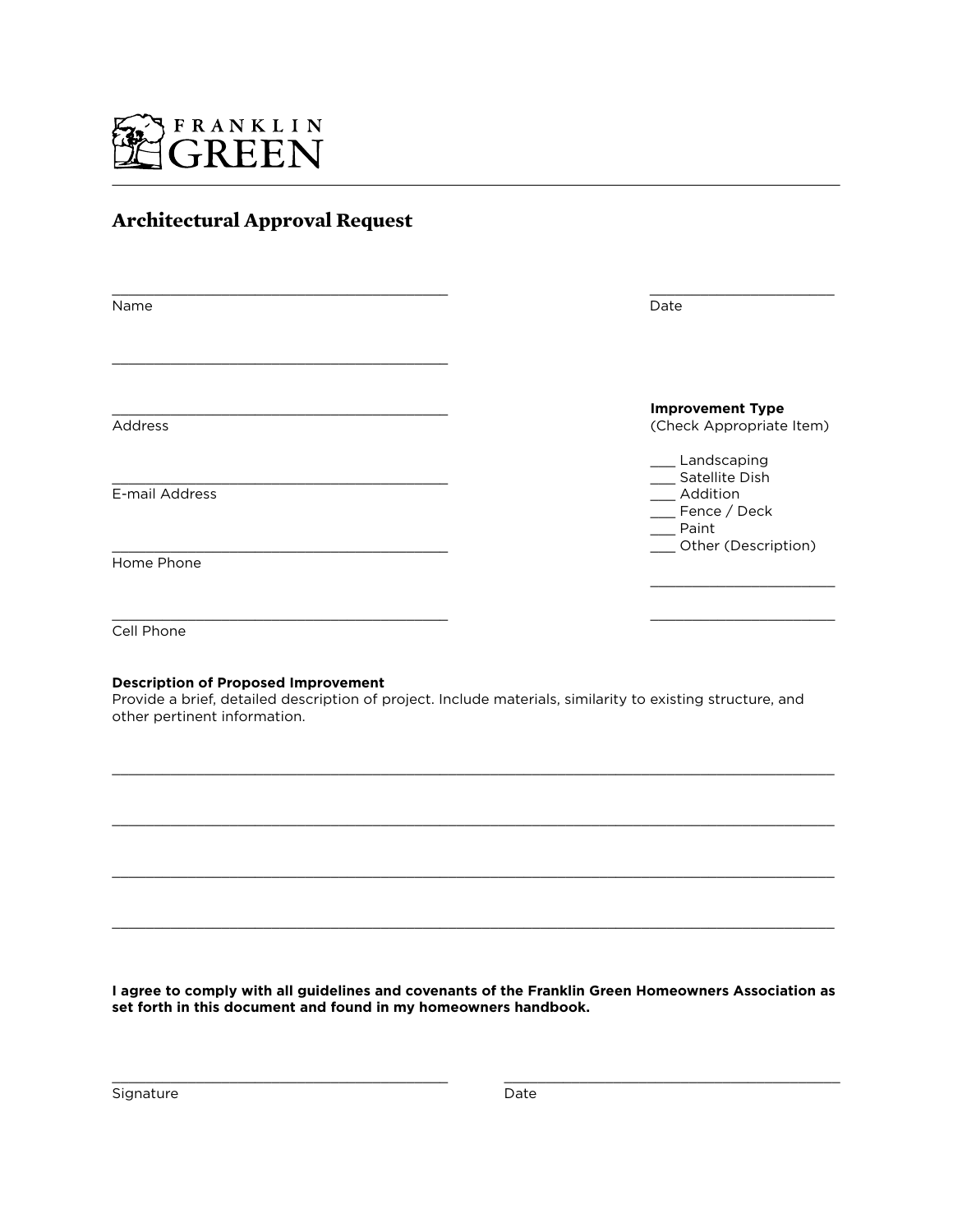

## **Fence Construction Guidelines**

1. Make sure your fence is placed "on the property line (good side out) or three feet inside the line." Placing your fence a "few inches inside the line to be safe" will only cause headaches in the future. If you go over or under your property line, neighbors will have to connect to your fence to build theirs (or vice-versa). This means one of the fences will be on the other's property; thus causing serious potential problems with lenders at closing, requiring you to move your fence.

To avoid any issues, **we strongly advise you pay to have your property pins re-surveyed prior to construction**. The customary charge for a re-survey is \$280. Wooden stakes **are not** official property line markers. The official markers are steel re-bar with orange caps. They, too, may be unreliable as they are often moved during construction. Re-survey is the only safe way to determine property lines for fence building and is certainly cheaper than moving a fence at a later time.

- 2. Make sure your fence does not cover utility meters on the sides of your house.
- 3. Include a gate in the back to facilitate mowing.
- 4. Use an approved design found in your homeowners guidebook.
- 5. No "pre-fabricated", vinyl, or metal fencing is allowed.
- 6. If you are building the fence yourself, the finished product should look professional. It must also be built according to professional standards so that it will maintain its appearance over time. You will be required to repair or replace your fence if, at any time, it should not meet community standards.

*Consult your homeowners guidebook or with a member of the Architectural Review Committee if you have any questions. A member of the review committee must make a site inspection prior to approving your fence.*

### **Satellite Dishes / Antenna Guidelines**

Any television or other antenna, other than a satellite dish, must be located in the attic of your house and may not be visible from the outside. While most new satellite dishes are much smaller, no satellite dish may exceed 39" in diameter.

Further, satellite dishes may not be visible from the street. If obtaining a proper signal requires placement on a part of your house which **is** visible, it **must** be on the back corner of the side.

If such requirements cannot be met, a satellite dish may **not** be placed on your house.

If attaining a proper signal requires placement on a part of your house from which the dish may be seen, you are required to provide appropriate landscaping to hide the dish. This must also be approved by the architectural committee prior to placement.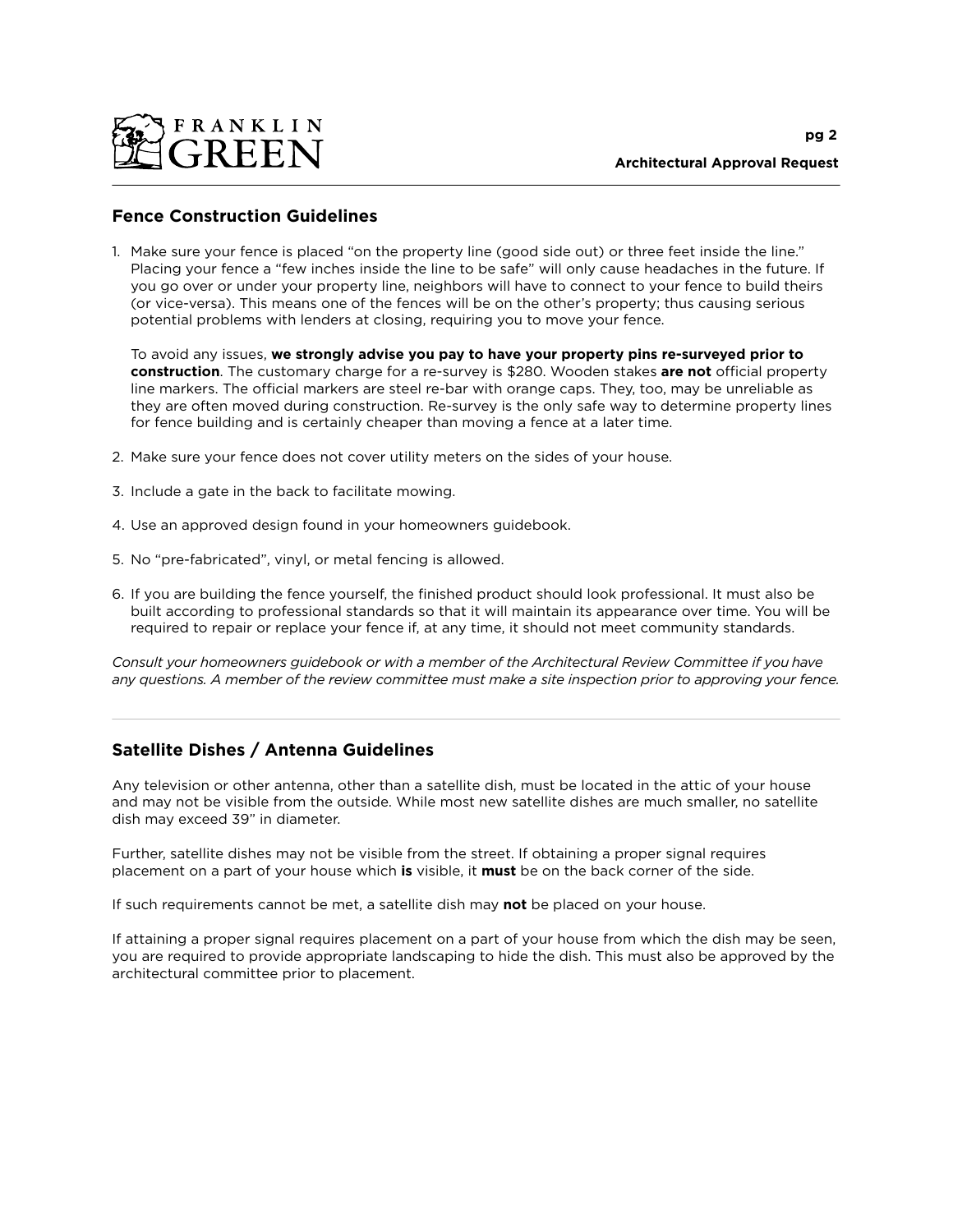

### **Improvement Drawing**

Sketch proposed changes below. Include property lines and relationships to existing structures. Also, provide additional drawings and photographs to aid the committee in understanding your project.

Note: Some restrictions to which homeowners must adhere are listed on page two of this form. Complete details may be found in your homeowners guidebook. Homeowner assumes responsibility to acquire all appropriate permits.

### **Check Approved Fence Style Chosen, If Applicable**

| Reverse Scallop Privacy | 6' Dog-eared Picket | Privacy w / Cap  | ___ 6' Lattice |
|-------------------------|---------------------|------------------|----------------|
| Gothic / French Picket  | Shadowbox Privacy   | Scalloped Picket |                |

**N**

**W E**